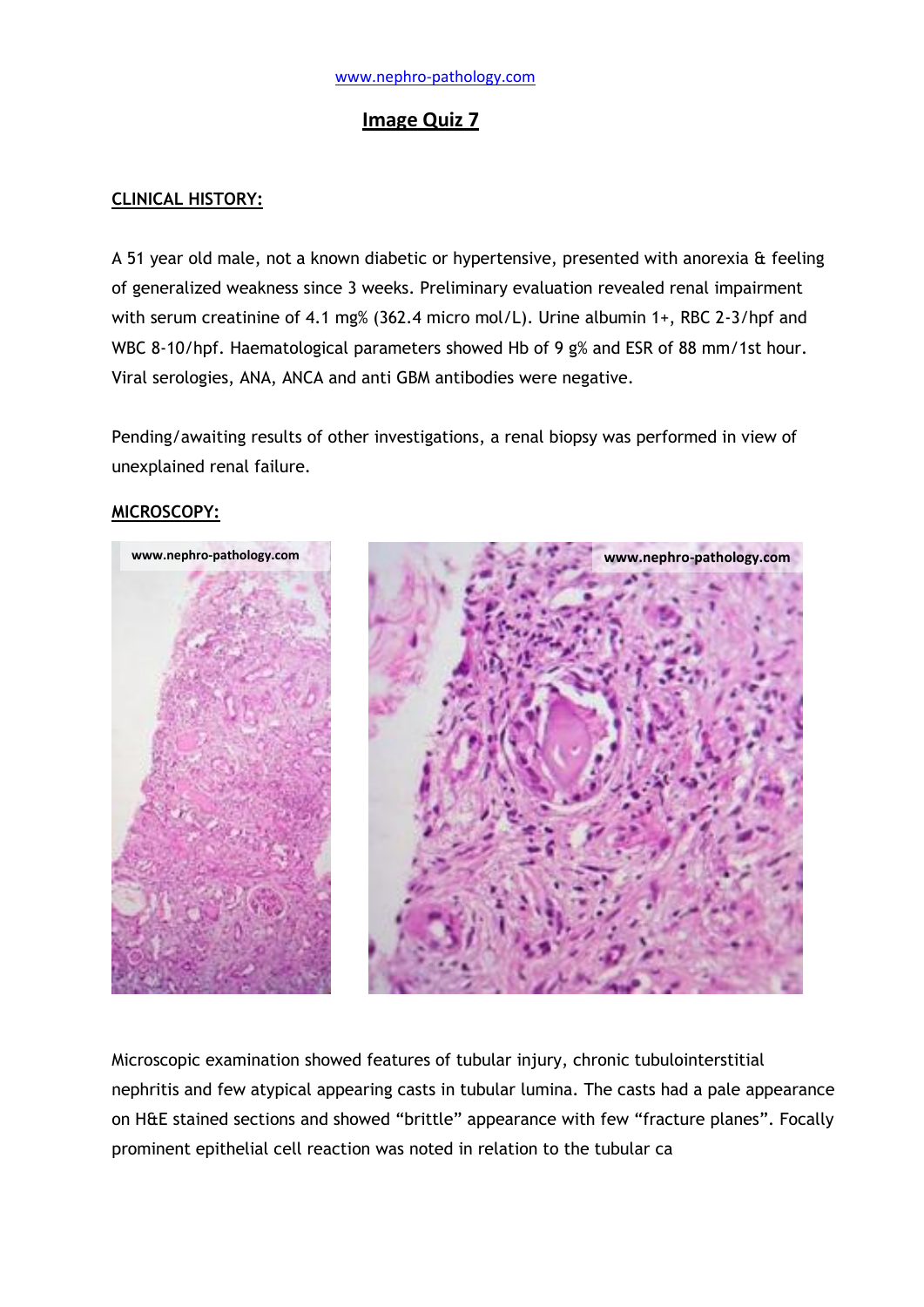### **[www.nephro-pathology.com](http://www.nephro-pathology.com/)**





**Kappa Light chains Lambda Light chains**

Glomeruli were unremarkable. There was no evidence of segmental tuft sclerosis, crescent formation, necrotizing / thrombotic lesions or Congophilic glomerular deposits. DIF studies did not show significant glomerular staining. There was intense (3+) linear staining for kappa light chains along the tubular basement membranes with negativity for lambda light chains,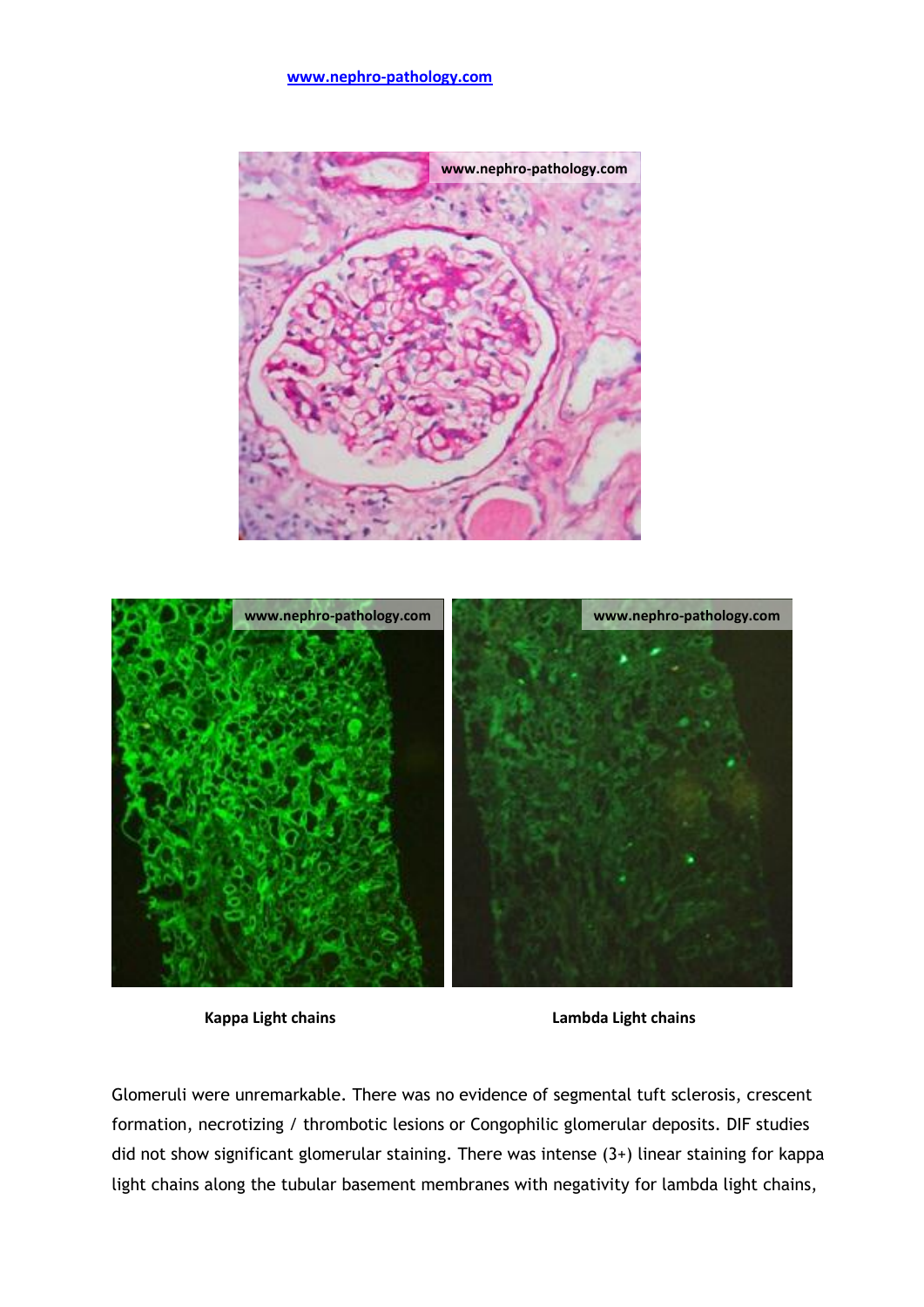indicating kappa light chain restriction. Atypical intratubular casts also showed a similar immunostaining pattern.

#### **DIAGNOSIS:**

**Renal monoclonal immunoglobulin deposit disease: Light Chain Deposition Disease (LCDD- kappa light chain restriction), coexisting with myeloma cast nephropathy (MCN) also showing evidence of kappa light chain restriction in the atypical intratubular casts.**

#### **DISCUSSION:**

Nonamyloidogenic renal monoclonal Ig deposition disease (MIDD) includes the entities of light-chain DD (LCDD), light and heavy-chain DD (LHCDD), and heavy-chain DD (HCDD). Among these conditions, LCDD is the most prevalent and may occur as a "pure" LCDD or can co-exist with myeloma cast nephropathy (MCN). In one series, LCDD constituted 19% of 118 renal biopsies from patients with multiple myeloma (1). Reports of LHCDD and HCDD are rare, with less than 50 well documented cases reported in the literature (2-6).

Histological findings in most cases are characterized by a nodular sclerosing glomerulopathy, and are associated with variable proteinuria, renal insufficiency, and dysproteinemias. Interestingly, at the time of renal biopsy, up to 30% of patients with renal MIDD have no detectable monoclonal protein in serum or urine (7) and in significant number of cases, renal biopsy diagnosis of MIDD precedes any other clinical evidence of dysproteinemias . In a large series of 34 patients with MIDD (23 pure MIDD and 11 MIDD with MCN), only 11 of 34 patients had an "M spike" tested and identified on SPEP and/or UPEP before biopsy. After renal biopsy diagnosis of pure MIDD, an M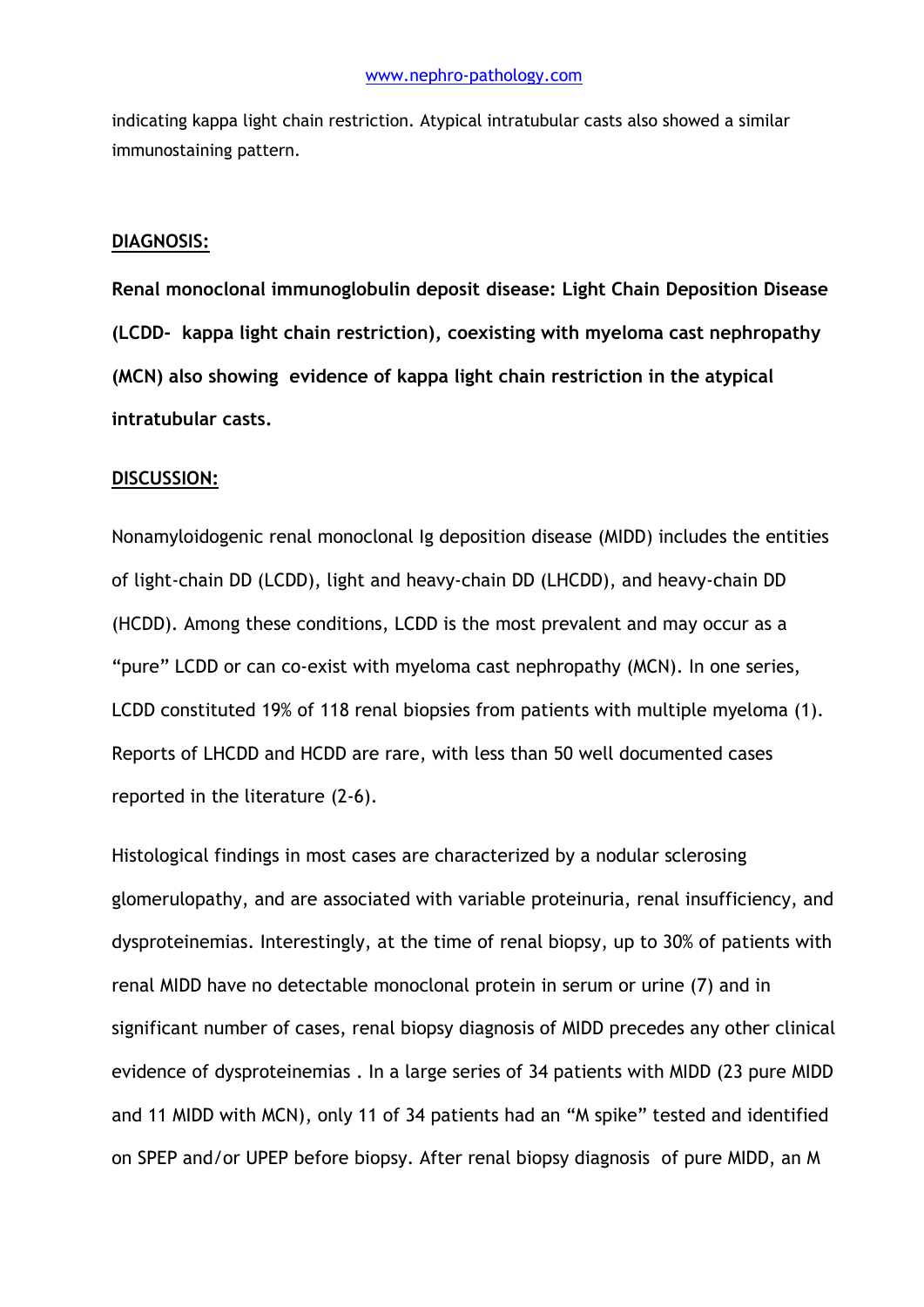spike was identified on SPEP in 48% and on UPEP in 52%. In the same study, in 3 of 23 patients with pure MIDD (13%), both SPEP and UPEP (and immunofixation) were negative. A positive SPEP was present in 80% of patients with LHCDD, compared with 25% of patients with LCDD and 67% of patients with HCDD (8). In another recent large series of 64 patients with, 51 had LCDD, 7 had HCDD, and 6 had LHCDD. Five patients (not included in the analysis) had a concurrent myeloma cast nephropathy. Clinical evidence of dysproteinemia was present in 62 patients (97%), including multiple myeloma in 38 (59%). M-spike was detected on serum protein electrophoresis in 47 (73%). Serum free light chain ratio was abnormal in all 51 patients tested (9).

Kappa is the predominant light chain deposited within renal basement membranes in LCDD, as identified in 91% of our cases, and is similar to the reported incidences of 73 to 91% in various series (10-13). This is in contrast to the increased  $\lambda$ -to- $\kappa$  ratio seen in amyloidosis and correlates with the reported predominance of Vk4 and Vl6 as precursor proteins in LCDD and amyloidosis, respectively (14,15). Among cases of HCDD, gamma  $(y)$  is the predominant class of heavy chain.

Although a nodular sclerosing glomerulopathy is the most common finding on light microscopy in MIDD, its incidence ranges from 31 to 74% (8,9, 10-13). Lack of this pattern (as seen in the present case) is particularly evident in cases of co-existing LCDD & MCN, possibly because of their early presentation due to MCN-induced acute renal failure, providing insufficient time for the development of nodular sclerosing lesions. Alternatively, the pathogenic light-chain proteins in this entity may be less sclerogenic, as suggested by their impaired ability to upregulate mesangial synthesis of Transforming growth factor beta: TGFb (16). Clinically, patients with LCDD and MCN are older, have greater degree of renal impairment at presentation and have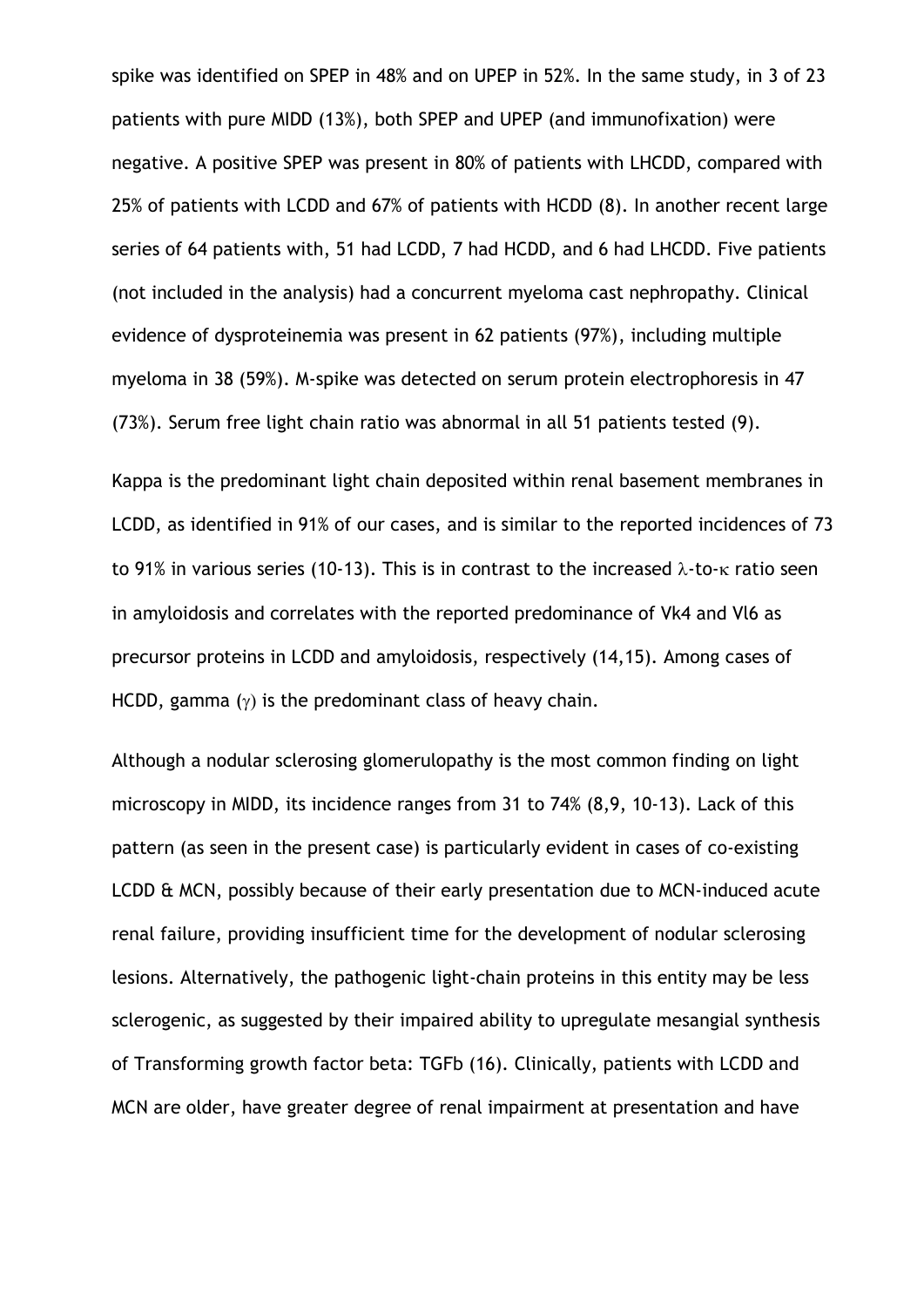poorer outcome compared to those with a pure MIDD, highlighting the importance of recognizing this combination on pathological examination of renal biopsy.

## **REFERENCES:**

1. Montseny J, Kleinknecht D, Meyrier A, Vanhille P, Simon P,Pruna A, Eladari D: Long-term outcome according to renal histological lesions in 118 patients with monoclonal gammopathies. [Nephrol Dial Transplant 13: 1438](http://www.ncbi.nlm.nih.gov/pubmed?term=Nephrol%20Dial%20Transplant%2013%3A%201438%E2%80%931445%2C%201998)–1445, 1998.

2. Kambham N, Markowitz G, Appel G, Kleiner M, Aucouturier P, D'Agati V: Heavy chain deposition disease: The disease spectrum. [Am J Kidney Dis 33: 954](http://www.ncbi.nlm.nih.gov/pubmed?term=Am%20J%20Kidney%20Dis%2033%3A%20954%E2%80%93962%2C%201999)–962, 1999

3. Aucouturier P, Khamlichi A, Touchard G, Justrabo E, Cogne M, Chauffert B, Martin

F, Preud'homme JL: Heavy-chain deposition disease. [N Engl J Med 329: 1389](http://www.ncbi.nlm.nih.gov/pubmed?term=N%20Engl%20J%20Med%20329%3A%201389%E2%80%931393%2C%201993)–1393, [1993](http://www.ncbi.nlm.nih.gov/pubmed?term=N%20Engl%20J%20Med%20329%3A%201389%E2%80%931393%2C%201993)

4. Tubbs R, Berkely V, Valenzuela R, McMahon J, Gephardt G, Fishleder A, Nally J, Pohl M, Bukowski R, Lichtin A: Pseudoheavy chain (IgG4) deposition disease. [Mod](http://www.ncbi.nlm.nih.gov/pubmed?term=Mod%20Pathol%205%3A%20185%E2%80%93190%2C1992.)  [Pathol 5: 185](http://www.ncbi.nlm.nih.gov/pubmed?term=Mod%20Pathol%205%3A%20185%E2%80%93190%2C1992.)–190,1992.

5. Cheng I, Ho S, Chan D, Ng W, Chan K: Crescenteric nodular glomerulosclerosis secondary to truncated immunoglobulin a deposition. [Am J Kidney Dis 28: 283](http://www.ncbi.nlm.nih.gov/pubmed?term=Am%20J%20Kidney%20Dis%2028%3A%20283%E2%80%93288%2C%201996.)–288, [1996.](http://www.ncbi.nlm.nih.gov/pubmed?term=Am%20J%20Kidney%20Dis%2028%3A%20283%E2%80%93288%2C%201996.)

6. Herzenberg A, Kiali M, Magil A: Heavy chain deposition disease: Recurrence in a renal transplant and report of IgG2 subtype. [Am J Kidney Dis 35:1](http://www.ncbi.nlm.nih.gov/pubmed?term=Herzenberg%20A%2C%20Kiali%20M%2C%20Magil%20A%3A%20Heavy%20chain%20deposition%20disease%3A%20Recurrence%20in%20a%20renal%20transplant%20and%20report%20of%20IgG2%20subtype)–5, 2000.

7. Buxbaum J, Gallo G: Nonamyloidic monoclonal immunoglobulin deposition disease. [Hematol Oncol Clin N Am 13: 1235](http://www.ncbi.nlm.nih.gov/pubmed?term=Hematol%20Oncol%20Clin%20N%20Am%2013%3A%201235%E2%80%931248%2C1999)–1248,1999.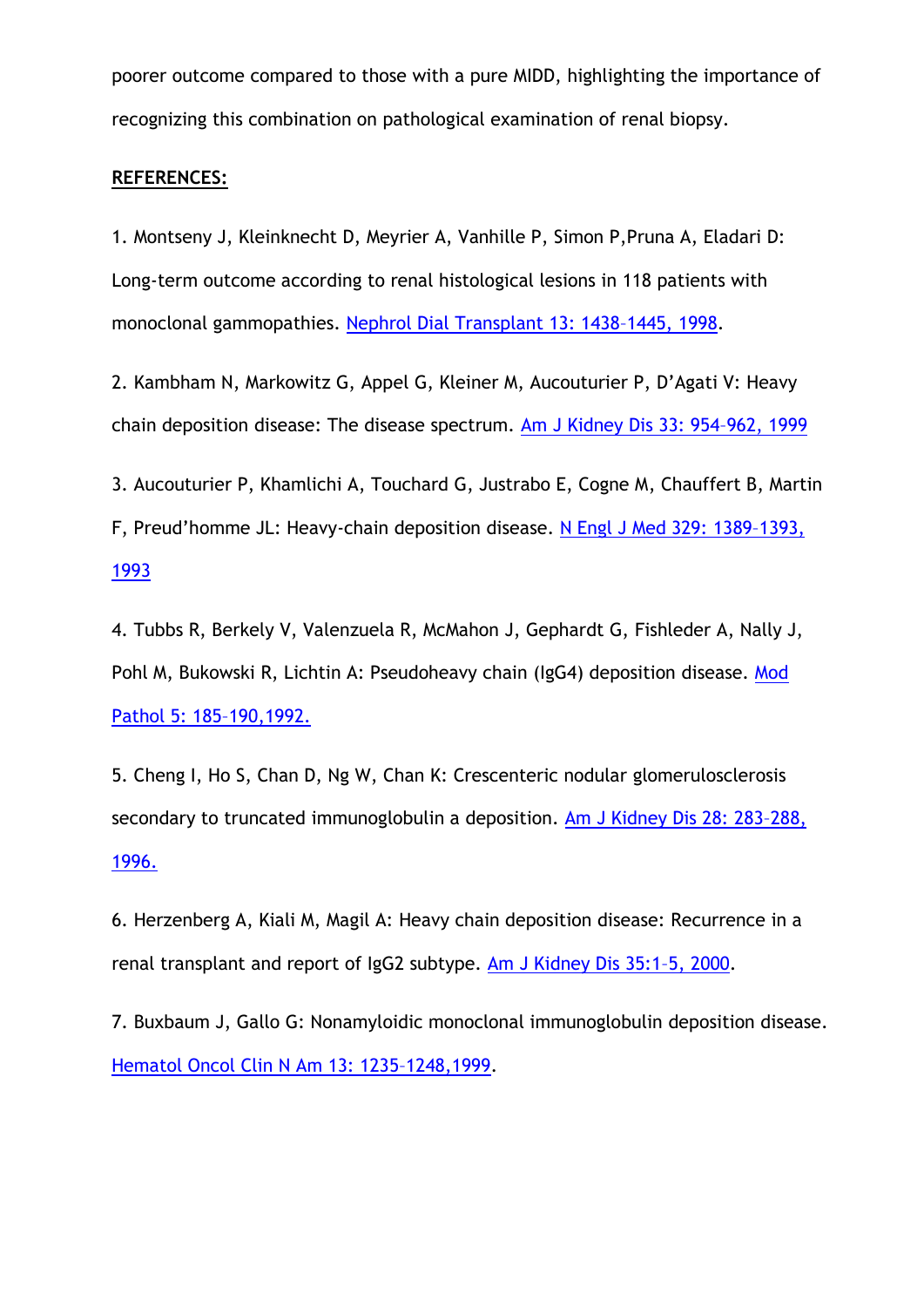8. Lin J, Markowitz G, Valeri AM, Kambham N, Sherman WH, Appel GB, D`Agati V. Renal Monoclonal Immunoglobulin Deposition Disease: The Disease Spectrum. [J Am](http://www.ncbi.nlm.nih.gov/pubmed?term=J%20Am%20Soc%20Nephrol%2012%3A%201482%E2%80%931492%2C%202001.)  [Soc Nephrol 12: 1482](http://www.ncbi.nlm.nih.gov/pubmed?term=J%20Am%20Soc%20Nephrol%2012%3A%201482%E2%80%931492%2C%202001.)–1492, 2001.

9. Nasr SH, Valeri AM,Cornell LM, Fidler ME, Sethi S, D'Agati V, Leung N. Renal Monoclonal Immunoglobulin Deposition Disease: A Report of 64 Patients from a Single Institution. [CJASN February 2012;](http://www.ncbi.nlm.nih.gov/pubmed?term=Nasr%20SH%2C%20Valeri%20AM%2CCornell%20LM%2C%20Fidler%20ME%2C%20Sethi%20S%2C%20D%E2%80%99Agati%20V%2C%20Leung%20N.%20Renal%20Monoclonal%20Immunoglobulin%20Deposition%20Disease%3A%20A%20Report%20of%2064%20Patients%20from%20a%20Single%20Institution) 7: 231-239.

10.Confalonieri R, Barbiano di Belgiojoso G, Banfi G, Ferrario F, Bertani T, Pozzi C, Casanova S, Lupo A, De Ferrari G, Minetti L : Light chain nephropathy: Histological and clinical aspects in 15 cases. [Nephrol Dial Transplant 2: 150](http://www.ncbi.nlm.nih.gov/pubmed?term=Nephrol%20Dial%20Transplant%202%3A%20150%E2%80%93156%2C%201988)–156, 1988

11. Tubbs R, Gephardt G, McMahon J, Hall P, Valenzuela R, Vidt D: Light chain nephropathy. [Am J Med 71: 263](http://www.ncbi.nlm.nih.gov/pubmed?term=Am%20J%20Med%2071%3A%20263%E2%80%93269%2C%201981)–269, 1981

12. Ganeval D, Mignon F, Preud'homme J, Noel L, Morel-Maroger L, Droz D, Brouet J, Mery J, Grunfeld JP: Light-chain deposition disease: Its relation with AL-type amyloidosis . [Kidney Int 26: 1](http://www.nature.com/ki/journal/v26/n1/pdf/ki1984126a.pdf)–9, 1984

13. Buxbaum J, Chuba J, Hellman G, Solomon A, Gallo G: Monoclonal

Immunoglobulin deposition disease: Light chain and light and heavy chain deposition disease and their relation to light chain amyloidosis. [Ann Int Med 112: 455](http://www.ncbi.nlm.nih.gov/pubmed?term=Ann%20Int%20Med%20112%3A%20455%E2%80%93464%2C%201990)–464, 1990.

14. Ozaki S, Abe M, Wolfenbarger D, Weiss D, Solomon A: Preferential expression of human l-light-chain variable-region subgroups in multiple myeloma, AL-amyloidosis,